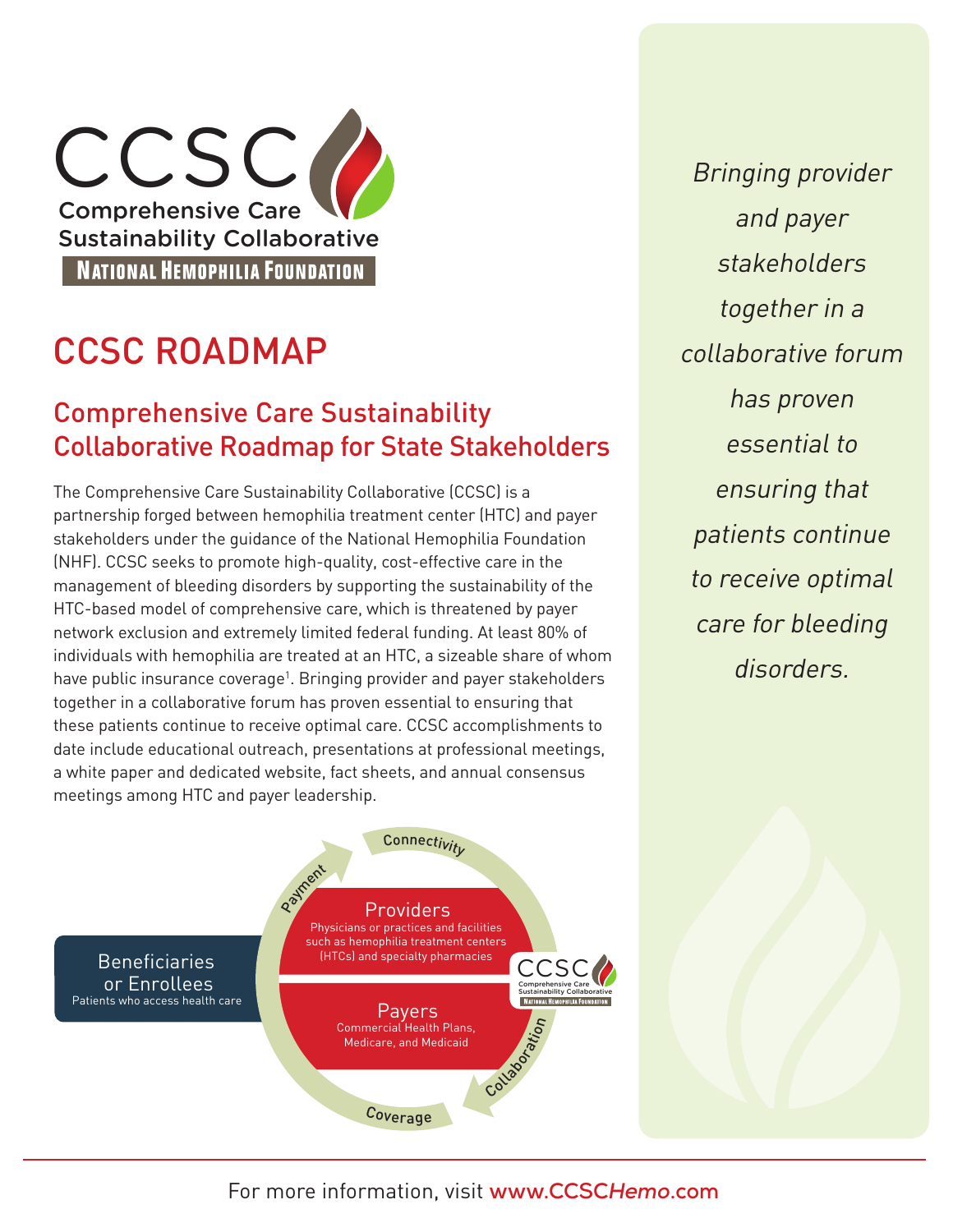# The Vital Role of HTCs in the Management of Bleeding Disorders Infrastructure

- HTCs represent the mainstay centers of excellence in the management of bleeding disorders.
- A regional network of HTCs was established by Congress under the guidance of the HRSA Maternal and Child Health Bureau (MCHB) more than 40 years ago to ensure that patients with bleeding disorders in both rural and metropolitan areas have adequate access to optimal care.
	- The Centers for Disease Control and Prevention also partners with HTCs and NHF on educational outreach and coordinated research<sup>2</sup>.



# Care Model

- HTCs are founded in the comprehensive care model, the original medical home, which addresses the clinical and psychological components of bleeding disorders via ongoing interaction with the patients and their families/caregivers.
- HTC-based care is delivered by a multidisciplinary team of onsite providers who are highly specialized in the management of bleeding disorders and includes a wide breadth of ancillary services such as physical therapy, case management, dental/oral health, psychotherapy, and social services, and patient education.
	- This model of integrated, multidisciplinary care is endorsed by a number of consensus guidelines and clinical recommendations<sup>3,4</sup>.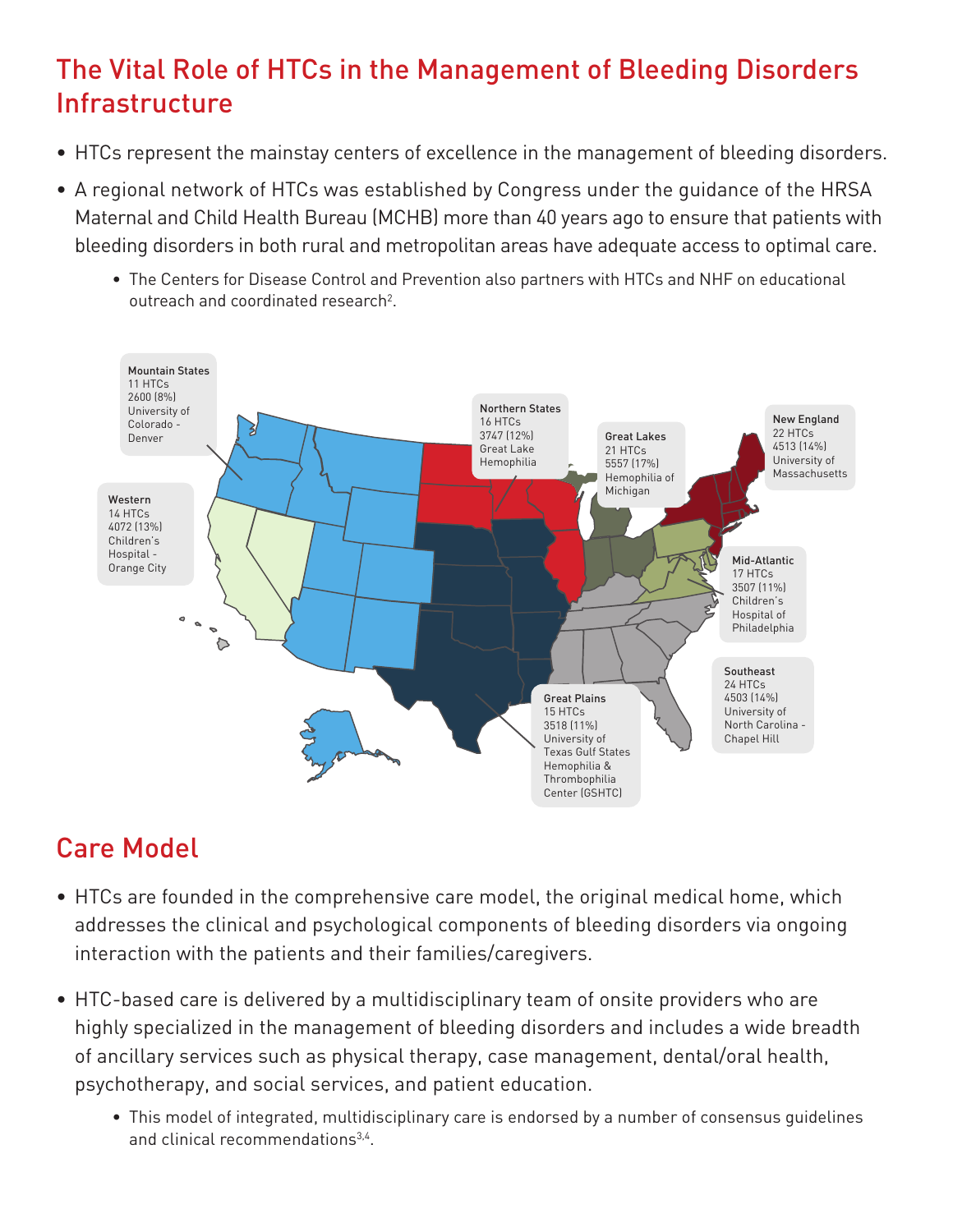

- Some HTCs feature in-house pharmacy services that allow for the intensive management and monitoring of adherence, utilization, and dose requirements.
	- This approach prevents the fragmentation of care and facilitates more rigorous assay management in terms of prescribed versus dispensed dosing.
- Federally distributed 340B grant funding from the Health Resources & Services Administration (HRSA) serves as a source of revenue for these centers and allows for the provision of comprehensive services at a competitive price versus specialty pharmacy vendors.
- In order to access the 340B pharmacy, individuals must be patients of the center. However, the entire bleeding disorders community benefits from the existence of a nationwide network of centers by being able to access the full range of services provided and improved health outcomes.

### **Outcomes**

- Care delivered by an HTC is associated with documented improvements in outcomes, despite the clinically complex subset of patients with bleeding disorders seen at centers across the country:
	- Reduced mortality<sup>5</sup>
- Reduced emergency department (ED) utilization<sup>7</sup>
- Reduced hospitalization $6$
- 



• Increased rates of cost-effective self-infusion/home-based infusion